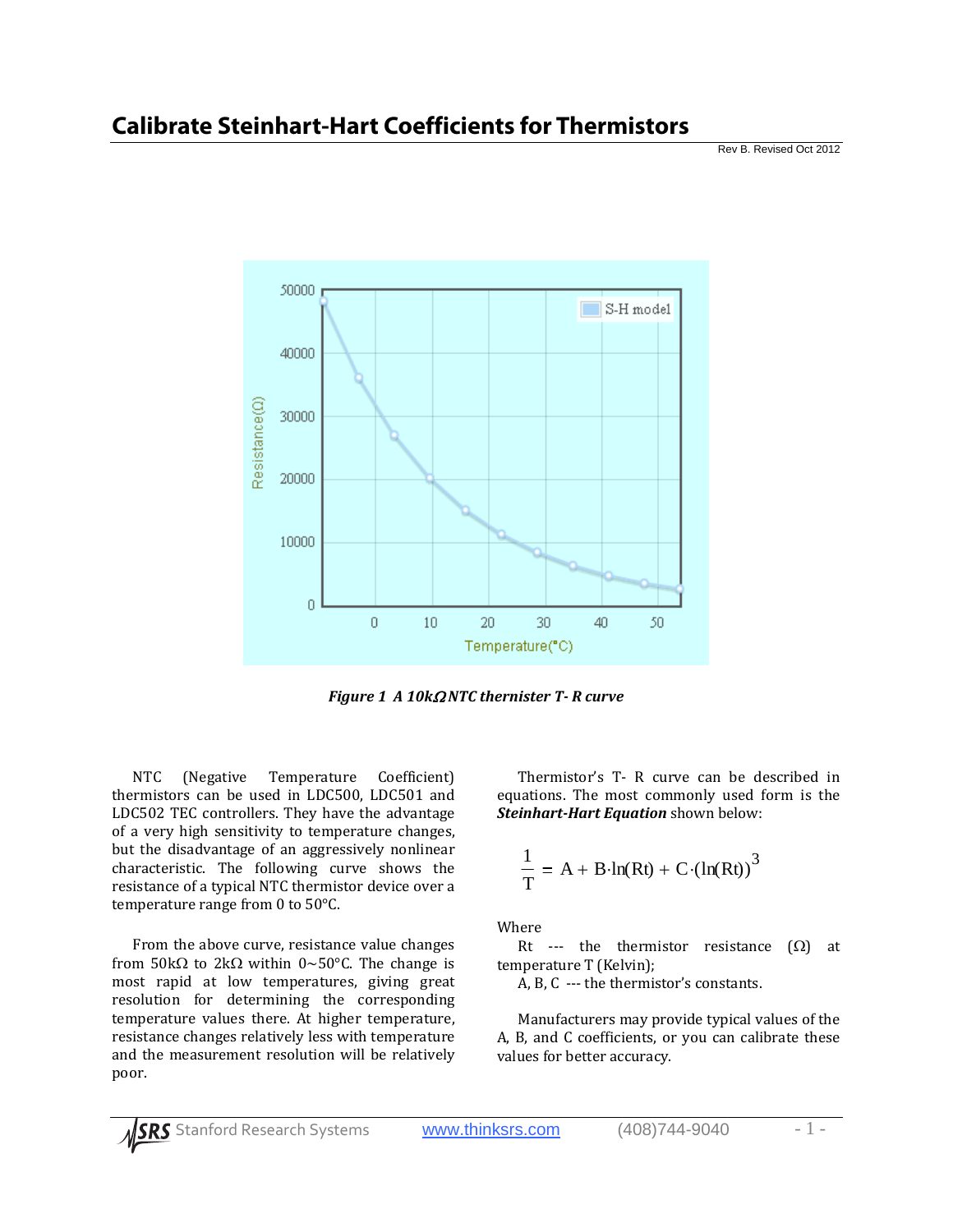It is not hard to calibrate your own response curves, if you have an accurate temperature measurement standard. In the following example, three points are selected, two close to the ends of the operating range and one near the center (shown in the following table).

| Resistance<br>$(\Omega)$ | Temperature<br>$(^{\circ}C)$ |
|--------------------------|------------------------------|
| 25415                    | 5                            |
| 10021                    | 25                           |
| 6545                     | 35                           |

Insert the three pair of resistance values and temperatures to the equation to form three equations. Here we write them in matrix form below.

$$
\begin{bmatrix} 1 & \ln(25415) & (\ln(25415))^3 \\ 1 & \ln(10021) & (\ln(10021))^3 \\ 1 & \ln(6545) & (\ln(6545))^3 \end{bmatrix} \cdot \begin{pmatrix} A \\ B \\ C \end{pmatrix} = \begin{pmatrix} \frac{1}{5 + 273.15} \\ \frac{1}{25 + 273.15} \\ \frac{1}{35 + 273.15} \end{pmatrix}
$$

The Steinhart‐Hart coefficients A, B, and C can be obtained by solving the above equations and we get:  $A=1.1384\times10-3$ ,  $B=2.3245\times10-4$ ,  $C=9.489\times10-8$ . LDC500 series use these three coefficients to convert resistance into temperature if Steinhart‐ Hart model is selected.

There are different ways to get these three Resistance – Temperature pairs.

**Method 1**: Put your thermistor in ice water, boiling water, and room temperature. Use a standard meter to measure your sensor resistances and temperatures. Sensor should be wrapped to avoid wet.

**Method 2**: Use LDC501 TEC controller to control a TEC stage (with its own sensor). Locate your thermistor on the stage. Let TEC work at three different temperatures, and use standard meter to measure your sensor resistances and temperatures

**Method 3**: If your thermistor is in the LDC501 control loop, let it work in constant resistance mode. Set controller at three different resistances and measure the stage temperatures using a standard thermometer.

Stanford Research Systems provides a NTC coefficient calculator to do the math and draw the T‐ R curve. The program provides parameters for both Steihart‐Hart model and β‐model coefficients. Go to our website:

http://www.thinksrs.com/downloads/programs/Therm%20Calc/NTCCalibrator/NTCcalculator.htm